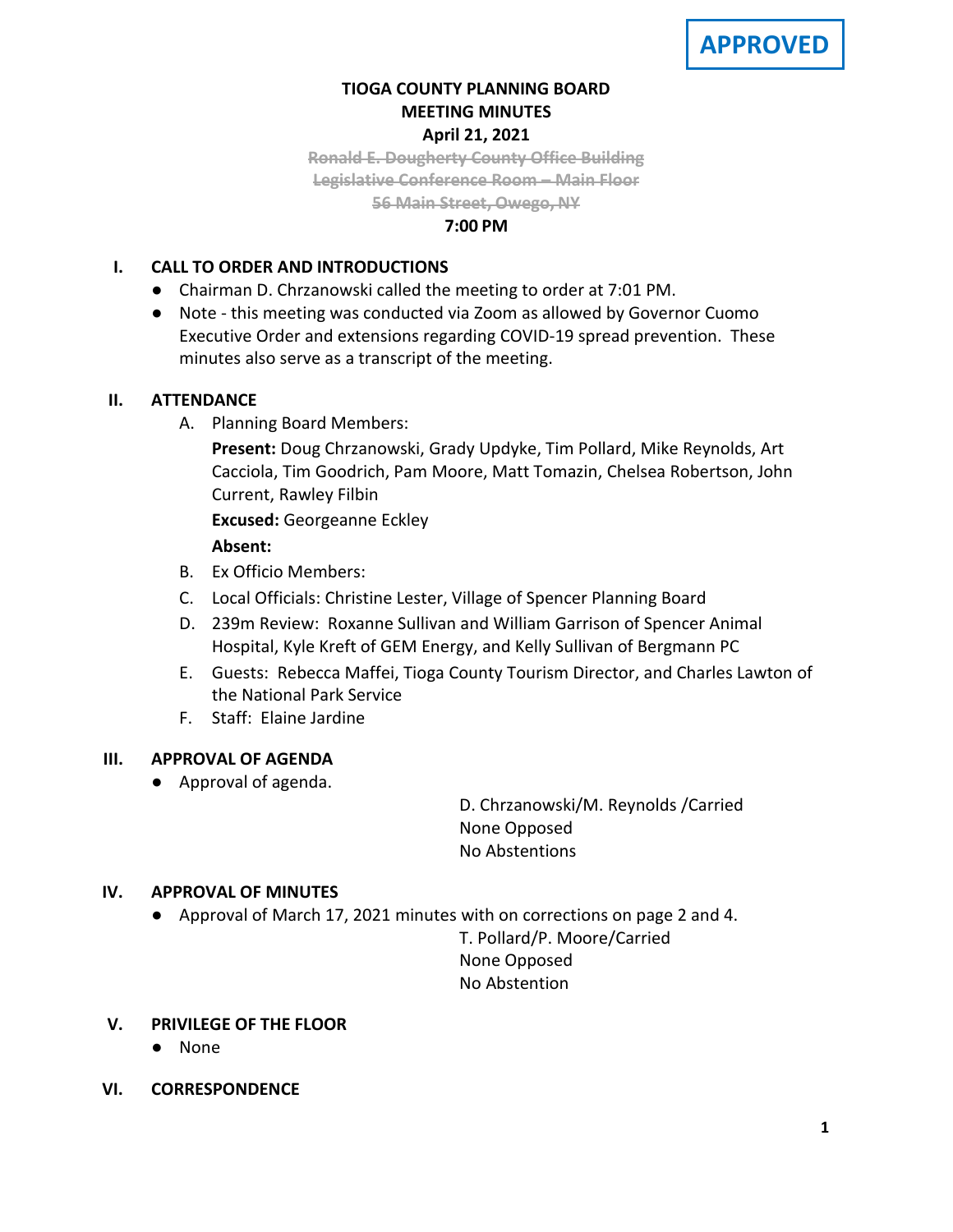● On file at the EDP Office

## **VII. NEW BUSINESS A. A. 239 Reviews**

**1. County Case 2021-008: Town of Newark Valley, Solar Energy Special Use Permit, GEM Energy**

The applicant is proposing to develop, construct and operate a 250 KW /AC solar photovoltaic system, with all appurtenances, via lease agreement with the property owner located on the corner of Howard Hill Road and Prentice Hill Road. This solar project will occupy approximately 2.76 acres of this 115-acre vacant land property. This Community Distributed Generation solar project will generate enough energy to provide 25 area households with a reduced energy bill. The applicant has interconnection agreement with NYSEG for this project. A twenty-foot wide access driveway will be constructed from Prentice Hill Road to the solar panel facility.

The solar panels, which will be approximately nine feet high and have a 25-degree tilt, will be installed via a racking system that is supported by steel pile driven into the ground. There will be four rows of solar arrays with trenches in between that are wide enough to accommodate and infiltrate stormwater runoff from the angled panels. Additionally, a biorentention area will be constructed at the bottom of the solar arrays. . The applicant has developed a SWPPP and submitted it to NYS DEC. All electric conduits will be installed underground. Solar arrays will be surrounded by a perimeter fence to prevent entry into the project site. Maintenance will entail mowing between and under the arrays and periodic inspections.

This subject property is within 500 feet of a property enrolled in the NYS Agricultural Districts Program; therefore, the Town of Newark Valley is going through the Ag Data Statement process. Much of the actual site of the proposed solar project within the subject property is in land that has been valued Medium Farmland Preservation Priority in Tioga County's 2015 Agricultural and Farmland Protection Plan. However, the Newark Valley Town Supervisor reports this field has not been actively farmed in several years and therefore has become fallow, typically covered with low brush.

The applicant has provided a Decommissioning Plan that ensures the project owner will provide adequate financial resources in the form of a surety bond to the Town of Newark Valley in the event of project abandonment.

Staff recommends approval of the solar energy special use permit with the condition that the applicant follows NYS Department of Agriculture & Markets guidance for agricultural mitigation restoration requirements upon decommissioning the solar project.

**Q. P. Moore:** I just have a comment about the loss of farmland due to a lot of solar projects being located in Tioga County. Brush can be cleared with a brush hog and the land easily farmed again. Solar panels cannot be cleared easily to return the land to agricultural purposes. **Q. M. Reynolds:** Which 25 local properties will benefit from this solar project? **A. K. Kreft** – Anyone that subscribes to the distributed solar energy service. **M Reynolds:** Are any local residents interested? **K. Kreft** - Residents all over NYS are interested. M. Reynolds – There is also a discrepancy in your informational materials on the life of this solar project; on page 3 in the Decommissioning Plan it says thirty-five in text and 30 in parentheses. Which is it? **K. Kreft** – The solar panels warranty is typically 25 years, and the other equipment life is 30 or 35 years.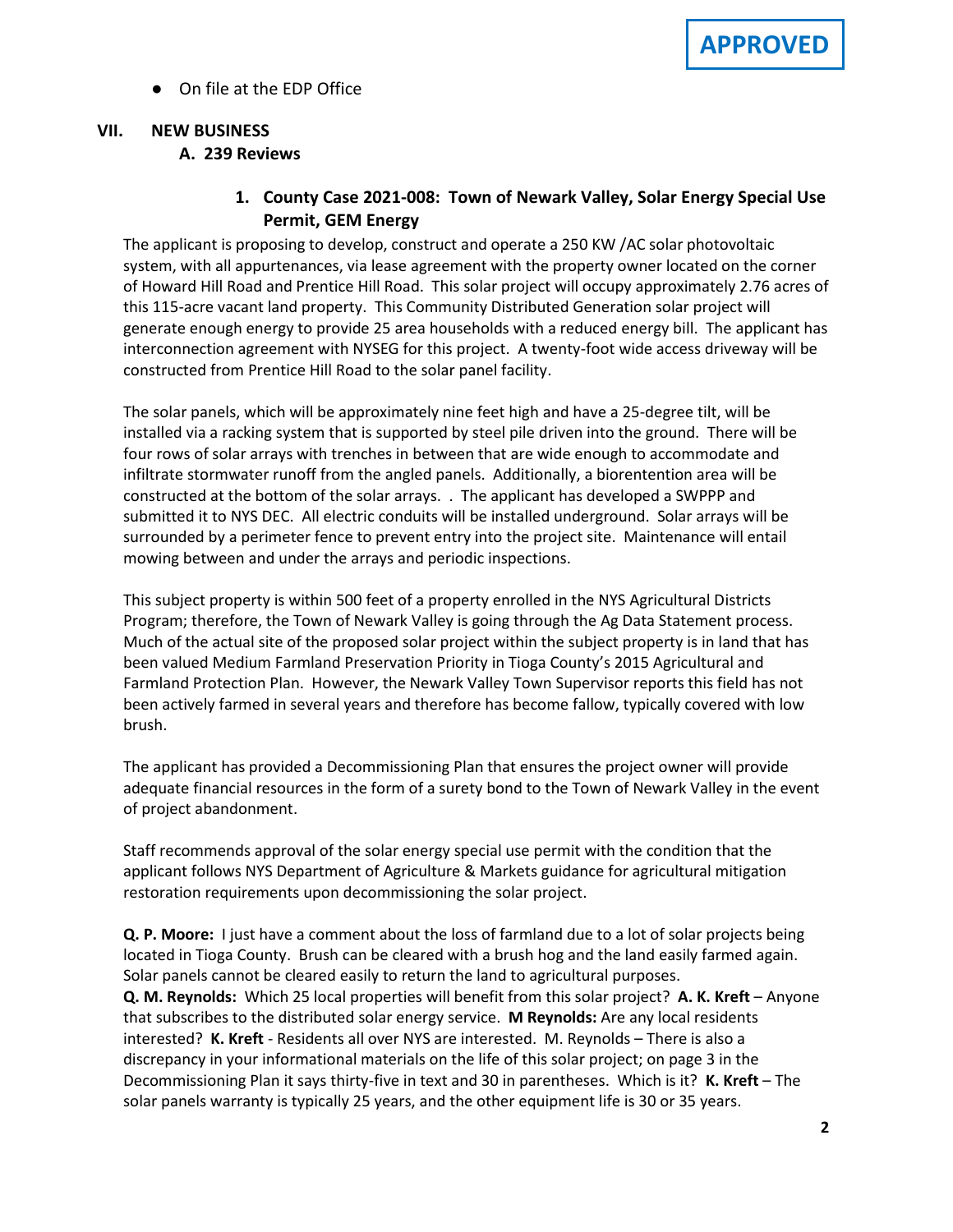**Q. D. Chrzanowski:** In general, there seems to be tendency for solar developers to locate project in desirable farmland, rather than looking at other, less valuable farmland. In this specific case, why couldn't your company move the project more west on this large project, in a hillier area instead of on the flat portion of the property that is better for farming? **A. K. Kreft** – In this case the steeper, wooded hillside would add cost to the project, and this location was the property owner's preference, as they are planning to build a house on that hillside area of the property.

**Q. T. Goodrich:** How does this project benefit the local community? **A. K. Kreft** – These solar projects benefit any electric user at it supplements the energy provided by the electric company, thereby providing back up in the case of a power outage.

**Q. T. Pollard:** Is the Mayor of the Village of Newark Valley still trying to recruit a solar developer to that cleared prior industrial site? **A. E. Jardine** – Based on the experience we've had as a Board reviewing these solar projects, it seems that a site that is less than 2 acres would be too small for a solar project.

**Q. M. Tomazin:** I live on Prentice Hill Road so I am very familiar with this site as I drive past it every day. Why is this proposed project so small? **A. K. Kreft** – Because we are working with the electric utility infrastructure as it exists today. A larger project would require significant upgrades to the nearby electric utility infrastructure, and add too much cost making the project it financially unfeasible.

### **Motion to recommend disapproval of the solar energy special use permit with the condition noted:**

| P. Moore/T. Pollard/Carried |                |
|-----------------------------|----------------|
| <b>Yes</b>                  | 6              |
| Nο                          | 4              |
| Abstention                  | 1 (M. Tomazin) |

# **2. County Case 2021-009: Village of Spencer, Site Plan Review, Spencer Animal Hospital**

The applicant is requesting site plan review approval to convert and utilize the existing one-story commercial structure at the corner of Main and Brook Streets into a veterinary hospital. They are relocating this office from the Town of Spencer. The applicant also plans to add a 1,040 square foot addition to the north side of the building. The current entry to this building, which is on the south side of the building (not the side where the driveway is) and the entry ramp will both be reconstructed to be ADA-compliant. The interior will be totally gutted and redesigned, including making the bathroom ADA-compliant.

Applicant expects this new office location will operate with the same conditions as they have at their Town of Spencer location. Their current office has seven part-time employees, with two to four working on site at any given time of day. Customer traffic generation is expected to be two to three vehicle trips per hour. Hours of operation are a total of 44 hours per week, with the business operating various hours during the day six days a week, Monday through Saturday. .

Hazardous materials on site include needle sharps and pet wastes. Sharps are properly contained on site and collected for disposal by a licensed hazardous waste company. Pet waste is frozen on site until picked up by a local veterinary crematorium.

Applicant expects construction to take six months from start, with the goal to be operating at this new location by the end of 2021. The proposal to rehabilitate and update this existing structure to current code requirements will make this building safer, and at the same time ensure this property stays productive and contributes to Spencer community's economy and tax base.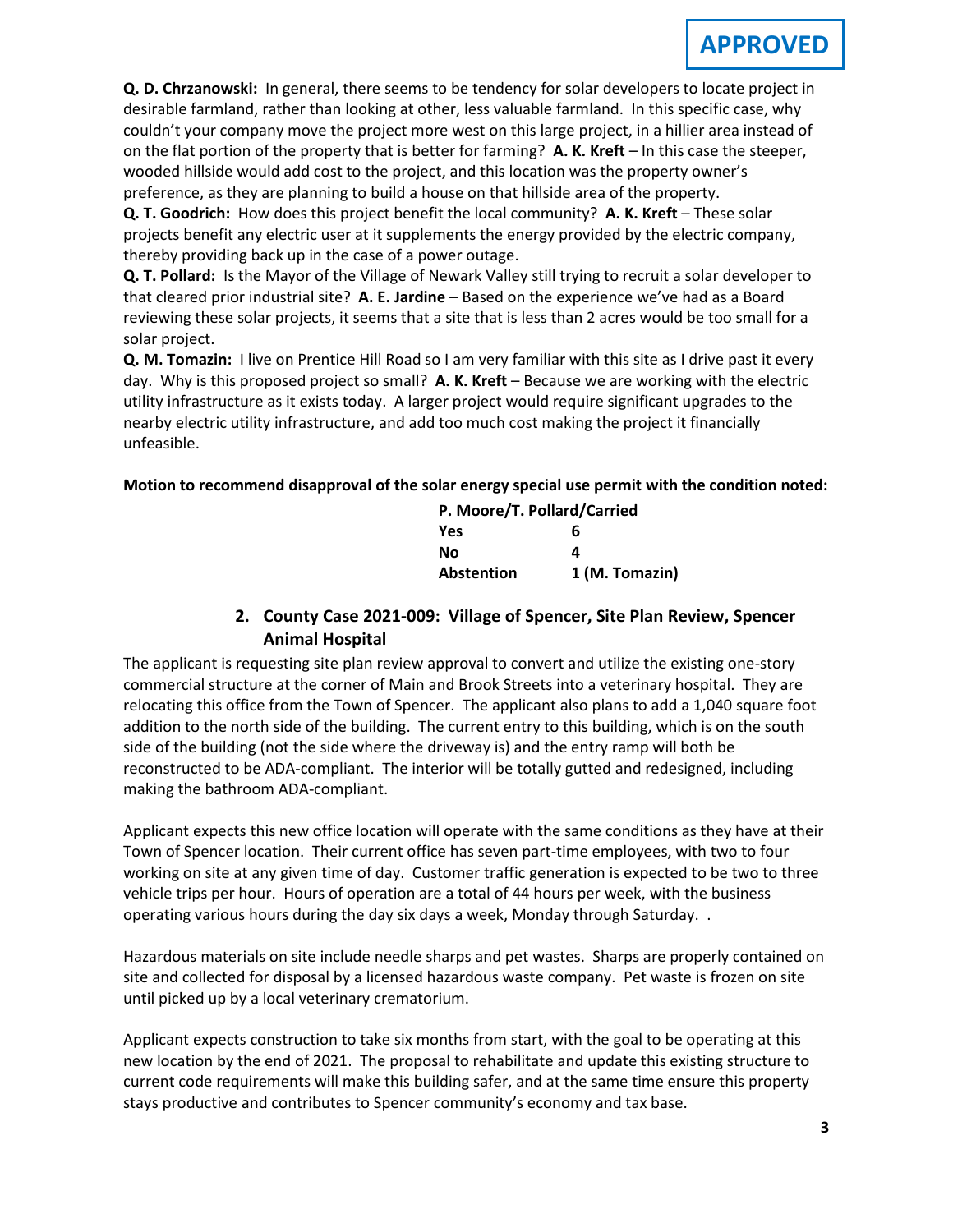Staff recommends approval of the site plan review with the conditions that the applicant complies with NYS DOT Region 9 Site Plan Review's comments and requirements, and that the applicant complies with Tioga County Public Health Department's requirements for getting the property's septic system and water well refunctioning again.

**Q. T. Pollard:** Does the Village of Spencer have a sign ordinance? **A C. Lester** – Yes, we do. I have discussed the sign with the applicant and they intend to utilize the existing sign structure as much as possible and comply with the Village's sign regulations.

#### **Motion to recommend approval of the site plan review with the conditions noted:**

| T. Pollard/T. Goodrich/Carried |    |  |
|--------------------------------|----|--|
| Yes                            | 11 |  |
| Νo                             | ŋ  |  |
| <b>Abstention</b>              | n  |  |

### **3. County Case 2021-010: Village of Spencer, Site Plan Review, CPK Storage**

The applicant is requesting site plan review approval to expand his current storage facility by two 48'x132' units. Applicant plans to construct the first unit (Phase 1) before fall 2021. Phase 2 or the second unit will be completed as demand dictates.

This project is located within FEMA's 1% annual chance Special Flood Hazard Area, so the applicant must obtain a floodplain development permit from the Village's Code Enforcement Officer and comply with the Village's Flood Damage Prevention law for new non-residential construction. Additionally this location is within 500 feet from land enrolled in the NYS Agricultural Districts Program; therefore, the Village of Spencer Planning Board is going through the Agricultural Data Statement process. Please see attached form.

Applicant states current ground is graded naturally in a manner that will drain water away from new structures. There are no plans for new lighting and no employees. Hours of operation are from dawn to dusk daily. Applicant estimates additional traffic of five cars per week.

It is beneficial to the Spencer community that an existing small business is willing to expand during these difficult financial times. However, floodplain regulations must be followed, and furthermore if the applicant determines grading on the land is necessary because it is not naturally graded adequately, the area of disturbance must be limited to under one acre.

Staff recommends approval of the site plan review with the conditions that the applicant complies with NYS DOT Region 9 Site Plan Review's comments and requirements, and that the applicant complies with Village of Spencer's Flood Damage Prevention law and obtains a floodplain development permit.

#### **Motion to recommend approval of the site plan review with the conditions noted:**

| J. Current/R. Filbin/Carried |    |
|------------------------------|----|
| <b>Yes</b>                   | 11 |
| Nο                           | ŋ  |
| <b>Abstention</b>            | n  |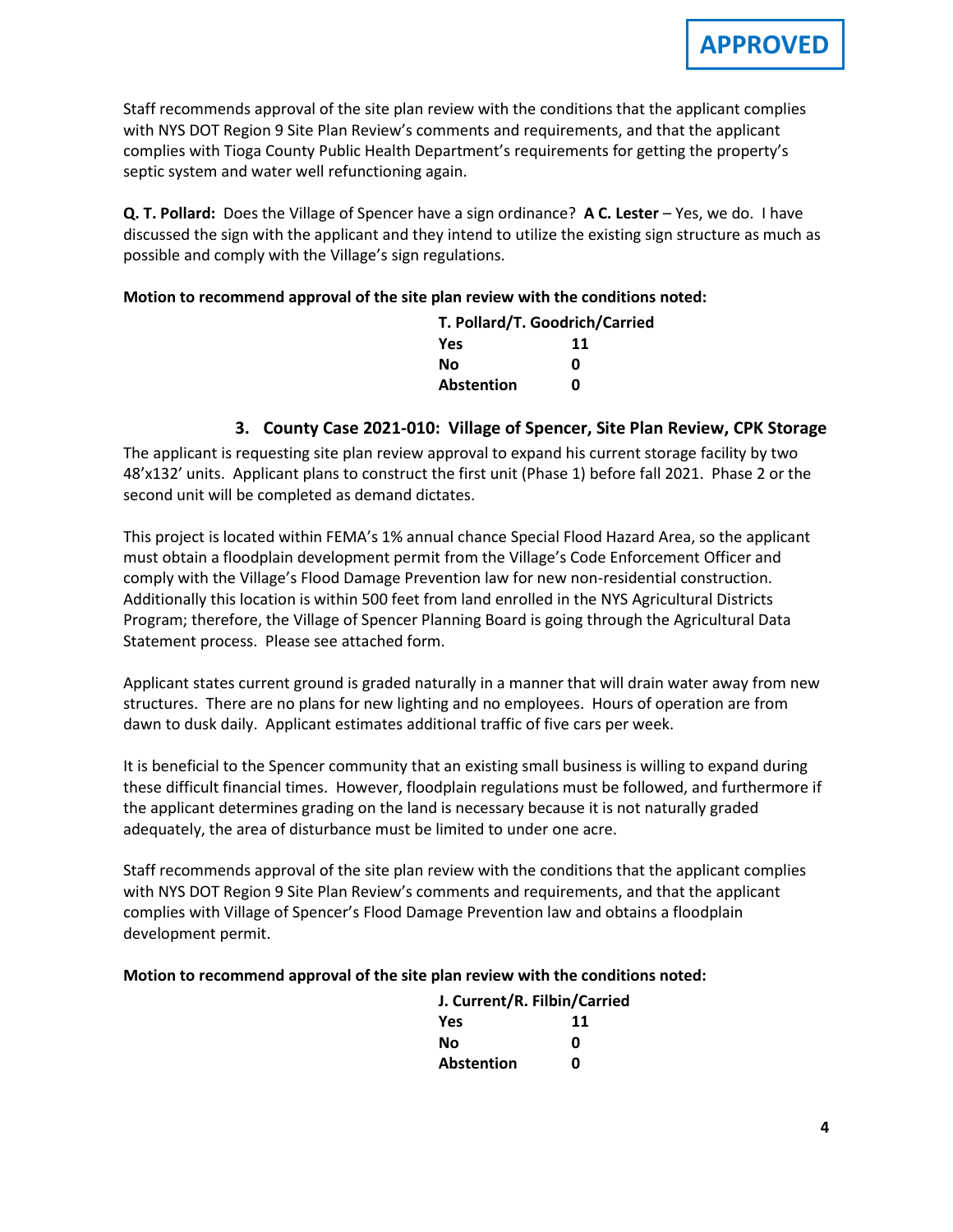## **B. B. National Parks Service Finger Lakes National Heritage Area Study and Support Resolution**

Chuck Lawson of the National Parks Service in Denver, CO presented on the Feasibility Study they have been conducting for designation of 14 counties, Tioga County included, as the Finger Lakes National Heritage Area. The NPS is now soliciting public comments and documentation of community support. Chuck emailed E. Jardine the presentation slides. She will email the slides to the Board members. E. Jardine showed the Board members the resolution she drafted for the County Legislature to pass at their May meeting, and is asking the Planning Board to pass a similar resolution. She will place the resolution on County Planning Board letterhead and replace references to the County Legislature with County Planning Board.

● **Motion to recommend approval of resolution in support of the Finger Lakes National Heritage Area Designation.**

**D. Chrzanowski/T. Pollard/Carried None Opposed No Abstention**

## **VIII. REPORTS**

**A. A. Local Bits and Pieces** (deferred until next month due to length of meeting, with the exception of a brief discussion on crisis of municipalities losing their code enforcement officers)

- **1. Town of Candor** (A. Cacciola)
- **2. Town of Tioga** (D. Chrzanowski)
- **3. Town/Village of Spencer** (T. Goodrich)
- **4. Town of Berkshire** (T. Pollard)
- **5. Village of Newark Valley** (M. Reynolds)
- **6. Town of Newark Valley** (M. Tomazin)
- **7. Town of Barton** (G. Updyke)
- **8. Town of Owego** (J. Current)
- **9. Town of Nichols** (P. Moore)
- **10. Village of Waverly** (R. Filbin)
- **11. Village of Owego** (G. Eckley)

## **B. Staff Report:**

● Nothing other than was provided in the meeting packet.

## **IX. OLD BUSINESS**

None.